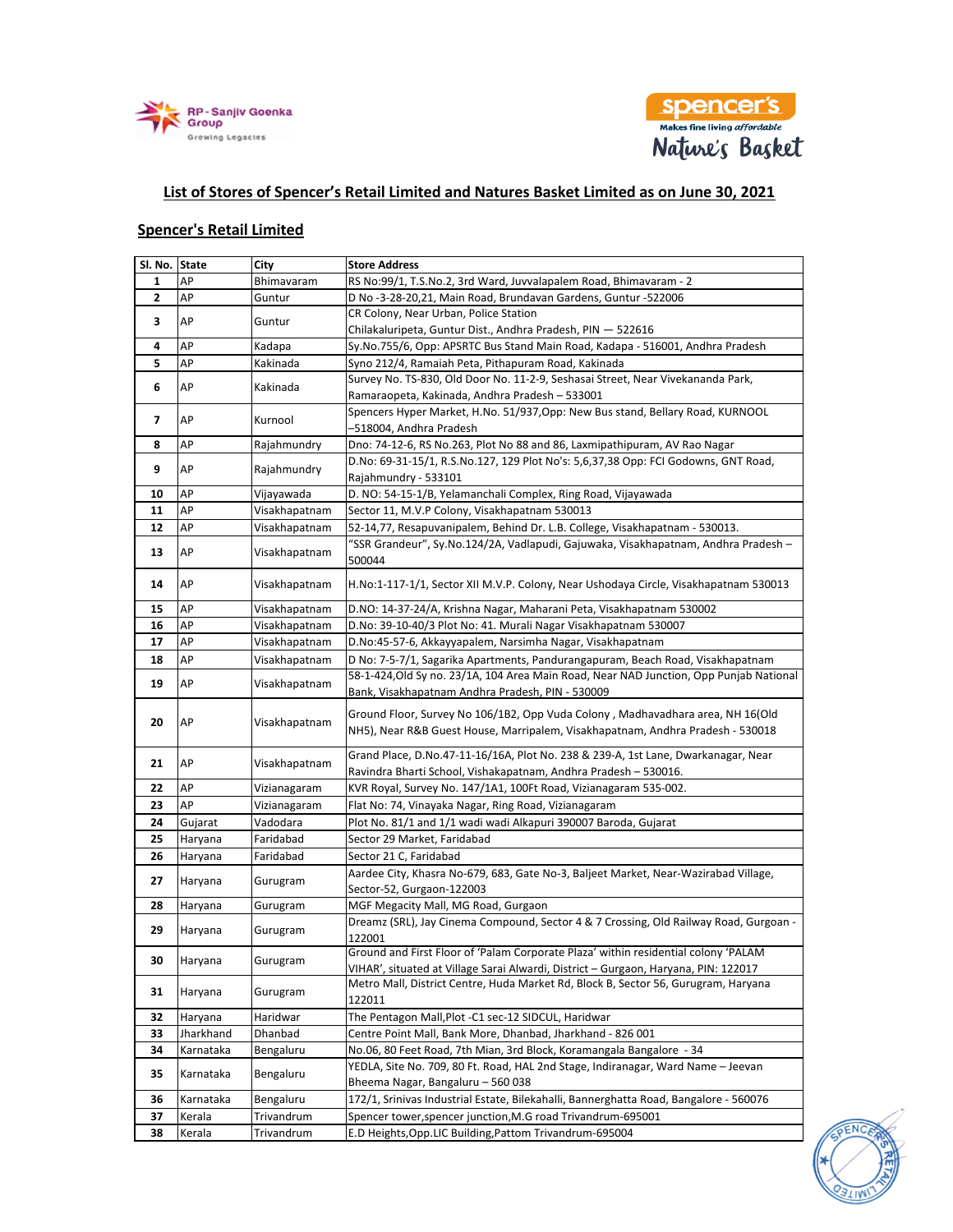| 39 | Kerala            | Trivandrum | Diamond Castle, Sasthamangalam Road, Vellayambalam Trivandrum-695010                                                                                                                                                 |
|----|-------------------|------------|----------------------------------------------------------------------------------------------------------------------------------------------------------------------------------------------------------------------|
| 40 | Kerala            | Thiruvalla | Door No.6/145,143, Old Deepa Theatre Deepa Junction, Thiruvalla Post. Thiruvalla.<br>PIN--                                                                                                                           |
|    |                   |            | 689101                                                                                                                                                                                                               |
| 41 | Kerala            | Trivandrum | Kadayil Diew TC s/1414(4), N.H Road Sreekaryam -695017, Trivandrum                                                                                                                                                   |
| 42 | <b>Tamil Nadu</b> | Chennai    | 35, C P Ramaswamy Road, R A Puram 600028, R A Puram                                                                                                                                                                  |
| 43 | Tamil Nadu        | Chennai    | 24/25, Venkatakrishna Road, Mandaiveli 600028, Mandaveli                                                                                                                                                             |
| 44 | <b>Tamil Nadu</b> | Chennai    | No.15, E.V.K. Sampath Road, Vepery 600007, Vepery                                                                                                                                                                    |
| 45 | Tamil Nadu        | Chennai    | 98/1, Avvai Shanmugam Rd, Royapettah 600014, Royapettah                                                                                                                                                              |
| 46 | <b>Tamil Nadu</b> | Chennai    | Plot No 41&42, East Coast Road, Injambakkam Village 600041, Injambakkam                                                                                                                                              |
| 47 | Tamil Nadu        | Chennai    | No.18, Ist Main Road, Kodambakkam 600024, Kodambakkam                                                                                                                                                                |
| 48 | Tamil Nadu        | Chennai    | E28A, Ii Avenue, Besant Nagar, Chennai 600 090 Besant Nagar                                                                                                                                                          |
| 49 | <b>Tamil Nadu</b> | Chennai    | Hig39-Nh1, M.G.R. Road, Maraimalai Nagar 603209, Maraimalai Nagar                                                                                                                                                    |
| 50 | Tamil Nadu        | Chennai    | Pc-3, Collector Nagar Main Rd, Mogappair 60050, Mogappair                                                                                                                                                            |
| 51 | Tamil Nadu        | Chennai    | No.13, (Ground Floor) Rajendra Prasad Road, Nehru Nagar 600044, Nehru Nagar,                                                                                                                                         |
| 52 | <b>Tamil Nadu</b> | Chennai    | Chrompet<br>DANIEL SILVER OAK, 173, Velachery Main Road, Camp Road Jn., Selayur, Chennai, PIN-<br>600007, Tamilnadu                                                                                                  |
| 53 | <b>Tamil Nadu</b> | Chennai    | Old No. 56, New No. 163, Gurunanak College, Velachery Main Road, Velachery, Chennai -<br>600 042                                                                                                                     |
| 54 | Tamil Nadu        | Kodaikanal | Spencer's Daily, 12/85, Club House Road, Kodaikanal -620 101., Kodaikanal                                                                                                                                            |
| 55 | Telangana         | Hyderabad  | Tarnaka, D.NO 12-13-12, MASPAC HOUSE                                                                                                                                                                                 |
| 56 | Telangana         | Hyderabad  | Moti nagar, D.NO. 111 & 112, BALAJISWARNAPURI COLONY                                                                                                                                                                 |
| 57 | Telangana         | Hyderabad  | Habsiguda, PLOT NO. 19A & 19B FLAT NO 102 SAI HEIGHTS                                                                                                                                                                |
| 58 | Telangana         | Hyderabad  | Sainikpuri, 58/1 HMT BEARING COLONY                                                                                                                                                                                  |
| 59 | Telangana         | Hyderabad  | D.NO 222, BAKARAM ROAD, Musheerabad, Hyderabad - 500048                                                                                                                                                              |
| 60 | Telangana         | Hyderabad  | SY No.491 & 492, Kantareddy Nagar Colony Main Road, Opp. Golkonda Function Hall,<br>Attapur, Hyderabad - 500048.                                                                                                     |
| 61 | Telangana         | Hyderabad  | Sy No. 581,581/1,581/2,582,583,Plot No,B-1/1,B-1/2,B-2/B & B-2,IP,Uppal Ramanathpur<br>Road, Ranga Reddy District                                                                                                    |
| 62 | Telangana         | Hyderabad  | Padma Arcade, 99B, Main High Road, Madinaguda, Serilingampally Mandal, Hyderabad -<br>500050.                                                                                                                        |
| 63 | Telangana         | Hyderabad  | Vidya Nagar, Mourya towers, 1-9-684                                                                                                                                                                                  |
| 64 | Telangana         | Hyderabad  | Plot No.1, Vishnupuri, CCPL Ramchandra Mall, Anand Bagh, R.K.Nagar Main Road,<br>Malkajgiri, Hyderabad -500047, Andhra Pradesh.                                                                                      |
| 65 | Telangana         | Hyderabad  | Sy No.7 (P), 8 & 92 (P), Maruti Nagar, Sitarampuram, Thokatta Village, Bowenpally<br>(Cantonment), Secunderabad, Telangana, PIN - 500009                                                                             |
| 66 | Telangana         | Karimnagar | Papa Rao Mall, Sy.No.1283/B, H.No.2-10-1607, Jagityala Road, Chaitanyapuri, Karimnagar<br>- 505001, Andhra Pradesh.                                                                                                  |
| 67 | Telangana         | Warangal   | 1-7-761, Subedari, Hanmakonda, Warangal Dist                                                                                                                                                                         |
| 68 | UP - East         | Allahabad  | VCC Mall, 48/24 Sardar Patel Marg, Civil Lines, Allahabad.                                                                                                                                                           |
| 69 | UP - East         | Gorakhpur  | Gorakhpur Taramandal D: Divyansh Tower, CP-1, Siddharthapuram Vistar, Taramandal<br>Road, Gorakhpur, Uttar Pradesh-273010                                                                                            |
| 70 | UP - East         | Gorakhpur  | City Mall, Arazi No. 101, Arazi Chawani, 6, Civil Lines, Park Road, Golghar, Gorakhpur -<br>273001                                                                                                                   |
| 71 | UP - East         | Gorakhpur  | Srishty Enclave, Opposite Police Chawki, Arazi No. 499, 500 ad 501 in Mauja Jungal<br>Tinkonia No. 1 and Arazi No. 10 and 11 in Mauja Jungal Hakim No.1 at Padari Bazaar<br>Road, Gorakhpur, Uttar Pradesh - 273014. |
| 72 | UP - East         | Lucknow    | CP-4, Rajendra Nagar, Aishbagh, Lucknow                                                                                                                                                                              |
| 73 | UP - East         | Lucknow    | 34-A, Chandralok Colony, Near Kapoorthala, Aligunj, Lucknow                                                                                                                                                          |
| 74 | UP - East         | Lucknow    | CP-135/7, Block -C, Goel Chauraha, Rajajipuram, Lucknow                                                                                                                                                              |
| 75 | UP - East         | Lucknow    | Cp-5, Maa Sharda Complex, Sec-5, Near Career Convent Girls School, Vikas Nagar,<br>Lucknow                                                                                                                           |
| 76 | UP - East         | Lucknow    | Plot No. $2 / C - 14$ , Sector - 2, Vikas Nagar, Lucknow - 226022                                                                                                                                                    |
| 77 | UP - East         | Lucknow    | 187/3, Near Chandra Guest House, Vivek Khand, Gomti Nagar, Lucknow                                                                                                                                                   |
| 78 | UP - East         | Lucknow    | CP-5, Anurag Plaza, Sector -1, Near Khazana Market, Ashiana, Lucknow                                                                                                                                                 |
| 79 | UP - East         | Lucknow    | Plot no.4/c-17& 18, sector-G Jankipuram Lucknow-226021                                                                                                                                                               |
| 80 | UP - East         | Lucknow    | Plot No 1 B Sector 12, Ishwar puri Indira Nagar, Lucknow                                                                                                                                                             |
| 81 | UP - East         | Lucknow    | Udyan-II, Raksha Khand Sector -II, Sharda Nagar, Raibareilly Road, Lucknow - 226006                                                                                                                                  |
| 82 | UP - East         | Lucknow    | Ground Floor of the Building at H.I.G-2 (Phase -1), Sitapur Road Scheme, Aligunj, Lucknow<br>226023.                                                                                                                 |
| 83 | UP - East         | Lucknow    | The NE-West Commercial Park, Plot No.9, Sector 3, Opp. SKD Academy, Rae Bareilly Road,<br>Vrindavan Colony, Lucknow, Uttar Pradesh-226029.                                                                           |
| 84 | UP - East         | Lucknow    | Fun Republic, Gomti Nagar, Lucknow                                                                                                                                                                                   |
|    |                   |            |                                                                                                                                                                                                                      |

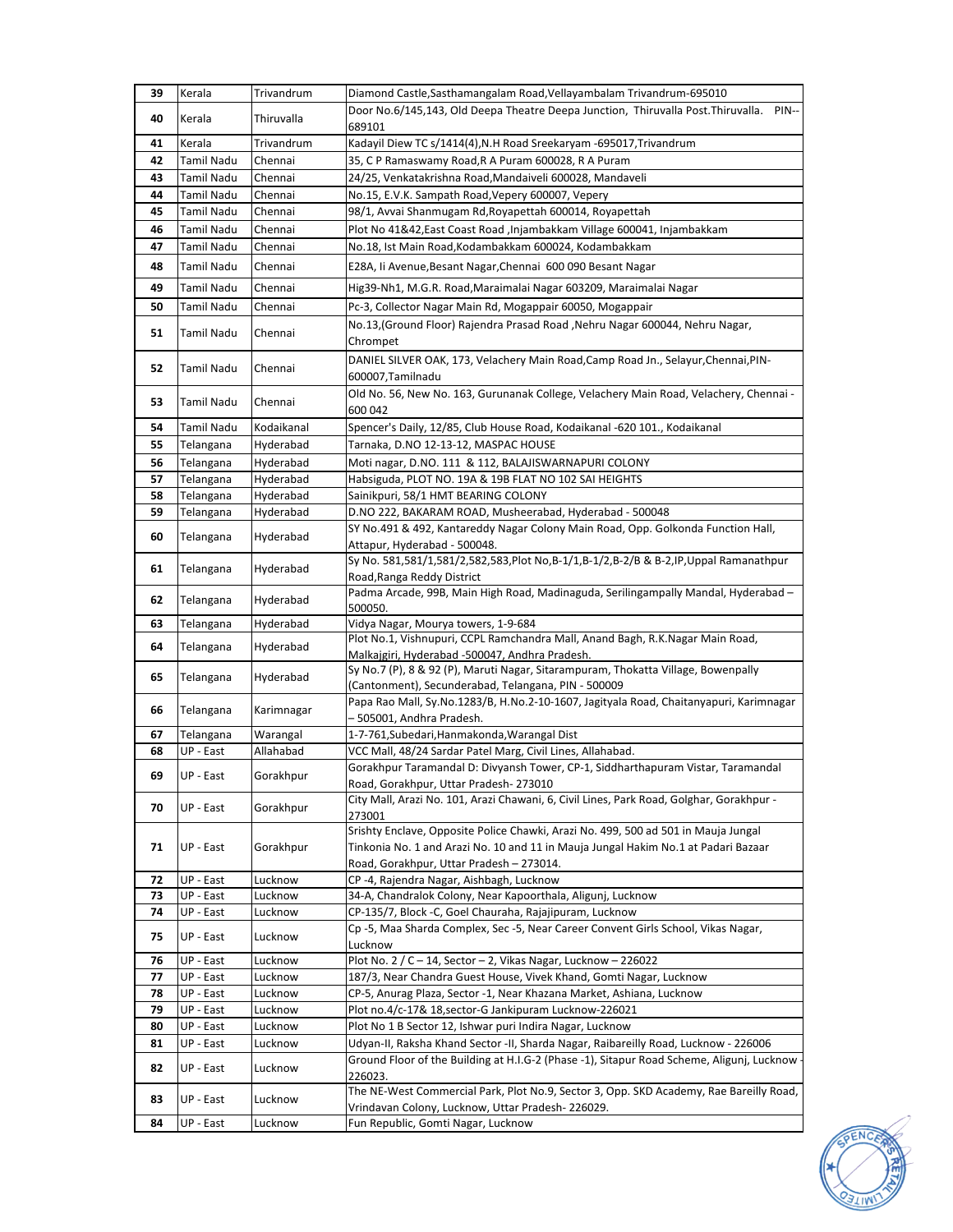| 85         | UP - East                  | Lucknow            | Lekhraj Dollar Complex, Plot No-5/C.P./101, Sector - 5, Indira Nagar Lucknow (UP) -<br>226016                                                                                                                                                     |
|------------|----------------------------|--------------------|---------------------------------------------------------------------------------------------------------------------------------------------------------------------------------------------------------------------------------------------------|
| 86         | UP - East                  | Lucknow            | City Mall, 2nd Floor, Vipul Khand, Gomti Nagar, Lucknow -226010                                                                                                                                                                                   |
|            |                            |                    | SAS Divine, Plot No. 11/COM - 105, Sector - 11, Vrindavan Yojna, Raibareilly Road,                                                                                                                                                                |
| 87         | UP - East                  | Lucknow            | Lucknow, Uttar Pradesh, PIN 226029.                                                                                                                                                                                                               |
| 88         | UP - East                  | Lucknow            | Lower Ground Floor of "One Awadh Centre", Central Mall, Khasara No. 384, Village -<br>Ujarian, Vibhuti Khand, Gomati Nagar, Lucknow, Uttar Pradesh - 226010.                                                                                      |
| 89         | UP - East                  | Lucknow            | CROWN MALL, PLOT NO-22, NH-24, FAIZABAD ROAD, OPP- BBD COLLEGE, LUCKNOW PIN<br>CODE-226028 UTTAR PRADESH                                                                                                                                          |
| 90         | UP - East                  | Varanasi           | D-57/3-1, Siddggiri Bagh Road, Near Sigra Crossing, Sigra, Varanasi 221002                                                                                                                                                                        |
| 91         | UP - East                  | Varanasi           | Shree Appartment, D 63/7, C9 Mahmoor Ganj, Varanasi                                                                                                                                                                                               |
| 92         | UP - East                  | Varanasi           | S2/335 D, Bhojubeer Crossing, Varanasi.                                                                                                                                                                                                           |
| 93         | UP - East                  | Varanasi           | D 48/142, Misirpokhra, Luxa Road, Varanasi, Post Office Luxa, Police Station, Luxa; District<br>and Sub - District - Varanasi State Uttar Pradesh, PIN - 221001                                                                                   |
| 94         | UP - East                  | Varanasi           | Lower Ground Floor of "H. K. DAS SHOPPING PLAZA", Premises No. B - 20/44A - 7,<br>Mohalla - Bhelupura, Town - Varanasi, Uttar Pradesh - 221010.                                                                                                   |
| 95         | UP - East                  | Varanasi           | House No. C-7/39-B, situated at Lahurabeer, Mohalla, Senapura, Halka Chetganj, Arazi No.<br>761, District Varanasi, Post Office, Mahamandal, Police Station Chetganj;District and Sub<br>- District - Varanasi, State Uttar Pradesh, PIN - 221001 |
| 96         | UP - East                  | Varanasi           | Plot No. 480/2, 481/2 & 483/1, Mauza Shivpurva, Pargana Dehat Amanat, Premises No. D-<br>64/127-B and D-64/127-B/2, Shivpura, Varanasi, P.O. & P.S. Sigra, - Varanasi Uttar Pradesh                                                               |
| 97         | UP - East                  | Varanasi           | AD Mall, Lower Ground Floor, Vijay Chowk, Cinema Road, Shahpur - Gorakhpur Uttar<br>Pradesh 273001                                                                                                                                                |
| 98         | Up - West                  | Aligarh            | Great Value Mall, Village Qarsi, Ramghat Road, Aligarh - 202001                                                                                                                                                                                   |
| 99         | Up - West                  | Noida              | North Eye; Plot No GH-OllA, Sector-74, Noida, Gautambudhnagar; Uttar Pradesh, PIN-<br>201301                                                                                                                                                      |
| 100        | Up - West                  | Noida              | Shopprix Mall, Sector 61, Noida                                                                                                                                                                                                                   |
| 101        | Up - West                  | Noida              | Lower Ground Floor, Plot No.232A/01, Block-C, Sector-48, Tehsil & District Gautam<br>Buddha Nagar, Noida - 201301.                                                                                                                                |
| 102        | Up - West                  | Noida              | C-3, Sector-51, Noida, Gautam Buddha Nagar Tahsil, Gautam Buddha Nagar, - 201201.                                                                                                                                                                 |
| 103        | West Bengal                | Asansol            | Deb Dweep Apartment. Kumarpur, Sen Raleigh Road, West Apcar Garden, Opposite                                                                                                                                                                      |
|            |                            |                    | Railway Goods Shed, Asansol-713304, Dist-Burdwan.P.S.- Asansol, North.                                                                                                                                                                            |
| 104        | West Bengal                | Asansol            | Asansol Hyper Spencers Retail Ltd. R.B. PLAZA, G.T ROAD, NEAR OLD STATION HIGH<br>SCHOOL, EAST ASANSOL, PIN- 713303                                                                                                                               |
| 105        | West Bengal                | Barrackpore        | Port Enclave, 1(1), Port Blair Line, Shanti Bazar, PO Barrackpore, PS Titagarh, District 24<br>PGS (N) Barrackpore, West Bengal 700120                                                                                                            |
| 106        | <b>West Bengal</b>         | Durgapur           | A/13, Sector - II, Bidhannagar, Durgapur - 12, P.S. - Durgapur, Arabindo, Pin - 713212                                                                                                                                                            |
| 107        | West Bengal                | Durgapur           | Junction Mall, City Centre - Durgapur, Dist. Burdwan, PIN -713216                                                                                                                                                                                 |
| 108        | West Bengal                | Durgapur           | Sammilonee, Nachan Road, Anuradha Cinema Hall Building, P.O.Benachity, P.S.Durgapur,<br>West Bengal - 713213                                                                                                                                      |
| 109        | West Bengal                | Haldia             | P-5/A, in Plot No.5, Cluster IX, Makhan Babur Bazaar Township, Haldia, Dist. Purba<br>Medinipur, Haldia, Pincode: 721 607                                                                                                                         |
| 110        | West Bengal                | Howrah             | Aurobindo Mall, 2nd Floor, Sri Aurobindo Road, Babudanga, Bandhaghat, Salkia, Howrah -<br>711106                                                                                                                                                  |
| 111        | West Bengal                | Howrah             | Abhishek Paradise, 21/3 S.N.N. Ganguly Road, Ramrajatala, Santragachi, Howrah, PIN-<br>711104                                                                                                                                                     |
| 112        | <b>West Bengal</b>         | Howrah             | Rangoli, 212, Girish Ghosh Road, Belur, Ward No.13, Bally Municipality, Howrah - 711 202,<br>West Bengal                                                                                                                                          |
| 113        | West Bengal                | Kharagpur          | "Balki Arcade", Holding no. 253/1 & 253/2, Kaushalya, Paschim Midnapore, West Bengal -<br>721301                                                                                                                                                  |
| 114        | <b>West Bengal</b>         | Kolkata            | Springdale, Moore Avenue, 2 N.N.Dutta Road, Kol-40.                                                                                                                                                                                               |
| 115        | West Bengal                | Kolkata            | 711, Lake Town, Block-A, Kol-89=PH;25345634/3                                                                                                                                                                                                     |
| 116        | West Bengal                | Kolkata            | 48, BT Road, South- Sinthi 48 Block                                                                                                                                                                                                               |
| 117        | West Bengal                | Kolkata            | 120 Deshpran Sasmal Road, Kolkata - 700033 (Tollyclub)                                                                                                                                                                                            |
| 118        | West Bengal                | Kolkata            | Mani Square 164/1Manik talla Main Road EM Bypass Near Appolo Hospital Kol - 54<br>375 Prince Anwar Shah Road Kolkata -68                                                                                                                          |
| 119<br>120 | West Bengal<br>West Bengal | Kolkata<br>Kolkata | 145, Rashbehari Avenue, Kolkata - 700029                                                                                                                                                                                                          |
| 121        | West Bengal                | Kolkata            | Action Area 1 C ploat Number F9 block B ground Floor New town Kolkata 156                                                                                                                                                                         |
| 122        | West Bengal                | Kolkata            | Avishar, 369/4, Purbachal, Kalitala Road, EM Bypass, Near Bengal Peerless, Kolkata-78                                                                                                                                                             |
| 123        | West Bengal                | Kolkata            | Upohar Town Centre, Premises No. 2052, Chakgaria, Purba Jadavpur (South 24<br>pargannas) Kolkata - 94                                                                                                                                             |
| 124        | West Bengal                | Kolkata            | Mahamaya Apartment, 54, N.S.C Bose Road, Kolkata - 700 084                                                                                                                                                                                        |
| 125        | West Bengal                | Kolkata            | 239, N.S.C.Bose Road, Kol-47.Tolly Height                                                                                                                                                                                                         |
| 126        | West Bengal                | Kolkata            | Shanti Neer, 136, Garia Station Road, Kol-84; P.S. SONARPUR.                                                                                                                                                                                      |

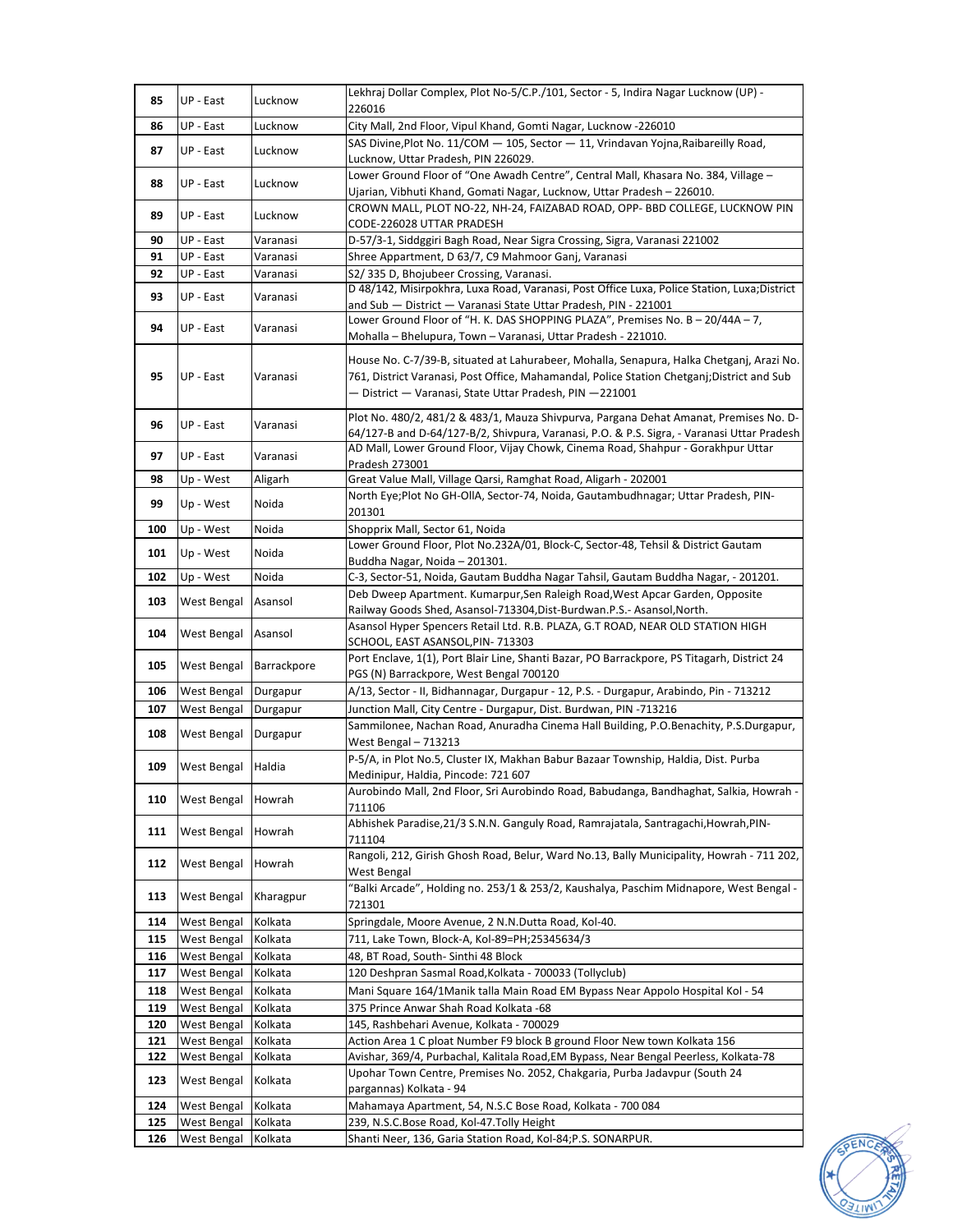| 127 | West Bengal | Kolkata  | H1/1,B.P.Township, Patuli, Kolkata - 94; P.S.BAISHNABGHATA PATULI                                                               |
|-----|-------------|----------|---------------------------------------------------------------------------------------------------------------------------------|
| 128 | West Bengal | Kolkata  | "New Town Square", Holding No. AS/154/10-11, Block - A, Ward No.9, New Town, North                                              |
|     |             |          | 24 Parganas, Kolkata - 700136                                                                                                   |
| 129 | West Bengal | Kolkata  | Quest Mall, 33, Syed Amir Ali Avenue, Kolkata - 700 017                                                                         |
| 130 | West Bengal | Kolkata  | Club Town Heights Plaza, 14, B.T.Road, Kolkata - 700056                                                                         |
| 131 | West Bengal | Kolkata  | AMP Vaisaakkhi Mall, AG 112, Salt Lake City, Sector II, Bidhan Nagar, Kolkata -700091.                                          |
| 132 | West Bengal | Kolkata  | Siddha Town Arcade, near 217A bus stand, Sri Ramesh Mitra Road, 91 Bus Route,                                                   |
|     |             |          | Rajarhat, Kolkata - 700136, West Bengal                                                                                         |
| 133 | West Bengal | Kolkata  | Purti Aqua, AS/363/BL/D Dashadrone, Gopalpur, Rajarhat Road, Kolkata - 700136.                                                  |
| 134 | West Bengal | Kolkata  | Vishnu Paradise, 88F, Netaji Subhas Chandra Bose Road, Kolkata -700040.                                                         |
| 135 | West Bengal | Kolkata  | Vishnu Regency, Premises No. 486, Near Kapil Muni Ashram, Raynagar, Kolkata – 700070,                                           |
|     |             |          | West Bengal                                                                                                                     |
| 136 | West Bengal | Kolkata  | 138/B, Sodepur Road, Madhyamgram Kolkata West Bengal 700130                                                                     |
| 137 | West Bengal | Kolkata  | 231 GT road, Kolkata, 711424                                                                                                    |
| 138 | West Bengal | Kolkata  | Merlin Maximus, Unit No.002, 618, Barrackpore Truck Road, Sodepur Kolkata West                                                  |
|     |             |          | <b>Bengal 700114</b>                                                                                                            |
| 139 | West Bengal | Kolkata  | DIVINE BLISS, 2/3, JUDGES COURT ROAD, MOMINPUR, Kolkata-700027                                                                  |
| 140 | West Bengal | Kolkata  | 18G, Park Street, Stephen Court, Police Station Shakespeare Sarani, Kolkata - 700 016                                           |
| 141 | West Bengal | Kolkata  | No. 74, Jessore Road (North), Madhyamgram, Kolkata - 700129                                                                     |
| 142 | West Bengal | Kolkata  | Meena Icon, 143 B.T. Road, Sodepur, Kolkata, West Bengal, Pin 700114                                                            |
| 143 | West Bengal | Kolkata  | Plot No.III - E/5, Action Area III - E, New Town, NTH Plaza, Rajarhat, Kolkata - 700156                                         |
| 144 | West Bengal | Kolkata  | Acropolis Mall, 1858/1, Rajdanga Main Road, Kolkata - 700 107                                                                   |
| 145 | West Bengal | Kolkata  | Block - A, Complex - Downtown Retail, Uniworld City, Newtown, Action Area III, Kolkata -                                        |
|     |             |          | 700160.                                                                                                                         |
| 146 | West Bengal | Kolkata  | "Purti Flower" at, Holding No. H4 - 69/New, Budg Budg Trunk Road, District South 24<br>Parganas, Kolkata - 700 141, West Bengal |
|     |             |          | Shreedhar Apartment, Premises No. 76, Taki Road (North), P.O. & P.S. Barasat, Kolkata-                                          |
| 147 | West Bengal | Kolkata  | 700124.                                                                                                                         |
|     | West Bengal |          | Gariahat Mall, Lower Ground floor, 13 Jamir Lane, Opp. Ballygunge Railway Station,                                              |
| 148 |             | Kolkata  | Ekdalia, Kolkata, West Bengal- 700019.                                                                                          |
|     | West Bengal | Kolkata  | Plot No. 441, Canal Street within the limits of                                                                                 |
| 149 |             |          | South Dumdum Municipality, Registration District - North 24-Parganas, State - West                                              |
|     |             |          | Bengal, PIN - 700 048                                                                                                           |
| 150 | West Bengal | Kolkata  | Quest Mall, 2nd Floor, 33, Syed Amir Ali Avenue, Kolkata - 700 017.                                                             |
|     |             |          | Konnagar D: Peerless Destination Mall, N-157/A/1, Indira Gandhi Sarani, P.S. Uttarpara,                                         |
| 151 | West Bengal | Konnagar | Konnagar, West Bengal- 712235.                                                                                                  |
| 152 | West Bengal | Liluah   | 269, Grand Trunk Road, Liluah, Howrah, WB - 711204                                                                              |
|     |             |          | Purulia Central, at Holding No. 70/A and 70/B, Desh Bandhu Road, Police Station Purulia                                         |
| 153 | West Bengal | Purulia  | Town, PIN Code - 723101                                                                                                         |
| 154 | West Bengal | Siliguri | City center Unit Number H0111, Block H, Upper Basement, NH 31 Uttorayan Siliguri                                                |
|     |             |          | 734018                                                                                                                          |
| 155 | West Bengal | Siliguri | Vega Mall, 3rd Mile Sevoke Road, Dabgram, Siliguri, P.S. Bhakti Nagar, District - Jalpaiguri,<br>West Bengal - 734001.          |

## **Natures Basket Limited**

| Sl. No.        | State            | City      | <b>Store Address</b>                                                                                                                                                                         |
|----------------|------------------|-----------|----------------------------------------------------------------------------------------------------------------------------------------------------------------------------------------------|
| 1              | <b>Karnataka</b> | Bengaluru | Park End, 13 Rhenius Street, Richmond Town, Bangalore - 560025                                                                                                                               |
| $\overline{2}$ | Karnataka        | Bengaluru | JM Plaza" No. 35, (old 196), 2nd Main (Sankey Road), Sadashivanagar, Bangalore - 560080.                                                                                                     |
| 3              | Karnataka        | Bengaluru | No. 7 M-215, 7th Main Road (80 Feet Road) Hrbr Layout, Kalyan Nagar 1st Block,<br>Kammanahalli-Banaswadi, Bangalore-560 043                                                                  |
| 4              | Karnataka        | Bengaluru | Pragathi Property No. 2759, E-Block, Sahakaranagar Next to Hotel Swathi Gardenia<br>Bangalore - 560092                                                                                       |
| 5              | Karnataka        | Bengaluru | Near New Horizon Engineering College, Behind Adarsh Palm Retreat, Prestige Trinity<br>Centre, Devarbisanhalli, Doddakannelli-Kadabeesanahalli Road (Gear School Road),<br>Bengaluru - 560103 |
| 6              | Karnataka        | Bengaluru | Indiranagar, No.495/A, Aishwarya Icon, Opp: ICICI Bank Bangalore: 560038                                                                                                                     |
|                | Karnataka        | Bengaluru | No.9, 17th A Main, Koramangala 5th block, Bangalore 560034                                                                                                                                   |